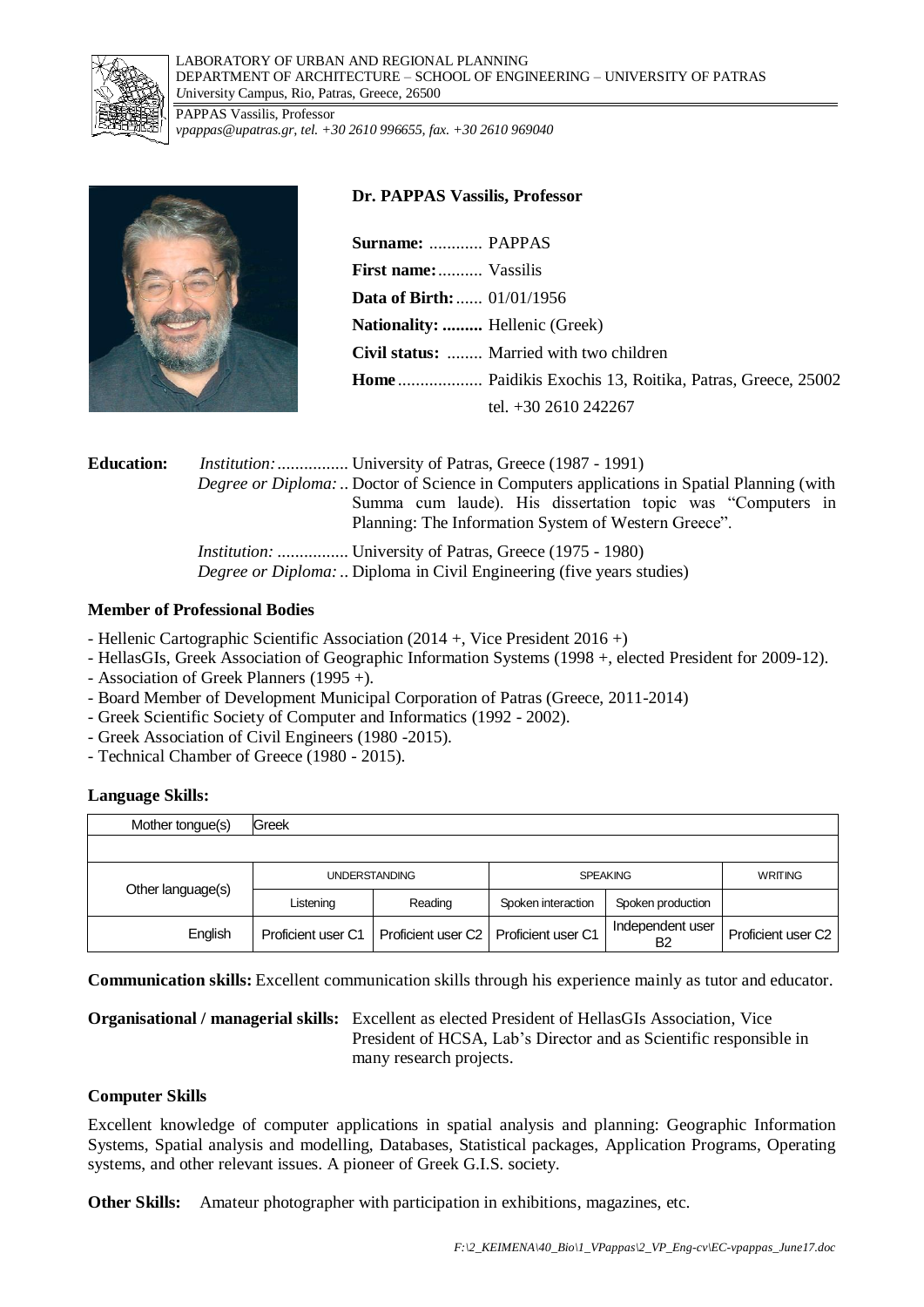**Present position:** ........... Professor in Spatial Planning and Informatics, Department of Architecture, School of Engineering, University of Patras, Patras, Greece.

## **Teaching experience**

Long-time teaching experience in numerous courses (Post and Undergraduate level) such as: Landscape and city (2014 +), Geographic Information Systems and Databases (2013 – 2015), Spatial Planning (2002 +), Cartography (2002 +). Introduction to Informatics (2002 – 2009), Informatics and Spatial Planning (2002 – 2005), Databases (1998 – 2002), Geographic Information Systems (1998 – 2002), etc.

Supervisor, and/or member of supervising committee, of more than ten doctoral theses and numerous diploma theses. Guest speaker in numerous courses, conferences, symposia, etc.

### **Key Qualifications**

- *Founding member, senior partner and consultant of the Observatory of Western Road Axes of Greece (2009 - 2016).*
- *Associate Professor in Spatial Planning and Informatics, Department of Architecture, School of Engineering, University of Patras, Greece (2007 2013)*
- *Assistant Professor in Geographic Information Systems, Department of Architecture, University of Patras, Greece (2002 - 2007)*
- *Director of Laboratory of Computer Applications in Spatial Planning, Department of Planning and Regional Development, University of Thessaly, Greece (2000 - 2002)*
- *Assistant Professor in Geographic Information Systems, Department of Planning and Regional Development, University of Thessaly, Greece (1998-2002)*
- *Founding member, senior partner and consultant of the non-profit company METRON - Spatial Planning and Development (1993+).*
- *Expert Consultant in Geographic Information Systems (1982+)*
- *Expert Consultant in Urban and Regional Planning (1980+)*
- $\checkmark$  Short Term Expert for GIS in Urban Planning. Mission in various cities across F.Y.R. Macedonia (Skopje, Veles, Ohrid, etc) as scientific consultant and trainer. Support to the Decentralization Process. An EU-funded project managed by the European Agency for Reconstruction (ERA, HCG, 2007-08).
- $\checkmark$  IT expert under the PHARE program (short-term assignment). Mission to Bosnia Herzegovina for the statistical sector as a trainer in GIS (CESD-Roma, 2002).
- $\checkmark$  "Consultant on GIS & thematic mapping on non-income dimensions of poverty in Albania", project funded by the World Bank. Member of the research team (University of Thessaly, 2003)
- $\checkmark$  IT expert under the PHARE/OBNOVA program (short-term assignment). Mission to Albania for the statistical sector (Agriconsulting, 2001).
- $\checkmark$  Technical evaluator, as a planner and G.I.S. expert, under the framework of "City of Tomorrow" Program (EC, Brussels, 2000, 2001).
- $\checkmark$  IT expert under the OBNOVA program (short-term assignment). Mission to Montenegro for the statistical sector (Agriconsulting, 2001).
- $\checkmark$  Technical reviewer and evaluator, as a G.I.S. expert, under the framework of INFO 2000 Program (EC -DG XIII/E, Luxembourg, 1996, 1997, 1999, 2000).
- $\checkmark$  IT expert under the PHARE program (short-term assignment). Mission to Bosnia Herzegovina for the statistical sector (Safege, 1999).
- $\checkmark$  Technical evaluator as a G.I.S. expert, under the framework of IMPACT Program (EC DG XIII/E2, Luxembourg, 1993).
- $\checkmark$  Visiting lecturer of Geographic Information Systems at the University of Thessaly, Department of Civil Engineering (Greece, 1996 - 1998).
- $\checkmark$  Visiting Professor of Geographic Information Systems and Spatial Planning at the Technological Educational Institute of Patras, Greece (1995-1998).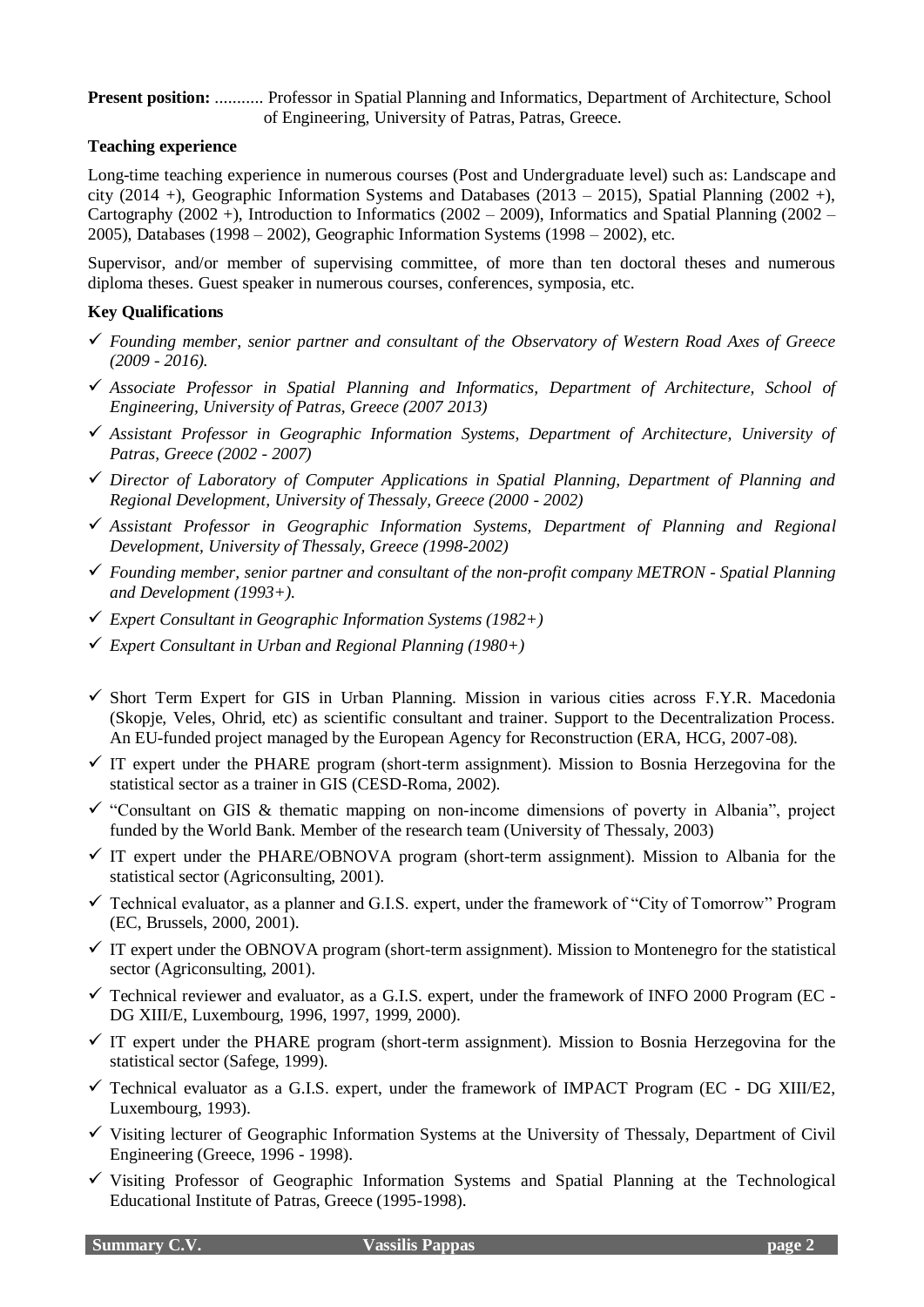- $\checkmark$  Scientific consultant in Municipality of Patras, Greece, as a specialist in Computers in Spatial Planning: G.I.S. and Databases (1996-1997).
- $\checkmark$  Scientific consultant in the National Book Centre (Ministry of Culture, Greece, 1995) as a specialist in computer applications and databases.
- $\checkmark$  Scientific consultant in the National Documentation Centre (Greece, 1993-94), as a G.I.S. expert.
- $\checkmark$  Research fellowship (postdoctoral level) at the National Land Survey of Sweden, under the COMETT program (Gevle, Sweden, 1991).
- $\checkmark$  Authorised consultant for urban and regional planning (under the regulations of Ministry of Environment, Planning, housing and Public works) involved in numerous local development planning projects (1989 - 98).
- $\checkmark$  Lecturer on computer applications in Greek Productivity Centre, Patras' branch (1987 1995)
- Research fellow at the Urban & Regional Spatial Analysis Network for Education & Training (UETP) under COMETT Program of EC-TFHR, 1987-1994)
- $\checkmark$  Research and teaching associate at the Laboratory of Spatial Planning, Department of Civil Engineering of the University of Patras, Greece (1981-1998)

### **Professional Experience Records:**

*Ci-Pro Effect*

Consulting services and development of digital materials in the framework of European Project "Citizens for Improving Civil Protection Effectiveness». Greece – Italy cooperation (2015).

*TestPlanning Process for Patras: Rail and the city.*

International project, financed by the EΤΗ Zurich with the participation of ETHZ, NTUA and University of Patras, aimed to submit alternative proposal for the new railroad line for the city of Patras. Member of the steering committee (2015).

*"Social exclusion and inequality"*

Development of regional indicators of social exclusion and methods of measurement of social inequality in Western Greece, Peloponnesus and Ionian Islands. OP Competitiveness and Entrepreneurship (OP II), 2007- NSRF 2013, National Range: "Cooperation", Act I: "Collaborative projects small and medium scale." Scientific manager (2011-13).

 *"Study and assessment of the Spatial Impacts, in social and economic sector, of West Country's Highway at the Region of Epirus."*

Interim Management Authority Region of Epirus, Epirus Decentralized Administration - Western Macedonia. Participation in the research team as principal researcher of issues relating to GIS and spatial planning and analysis. Project leader: Prof. A. Bellas. (2011).

*"Patras: Seafront, Port, City ".*

Strategic planning for the relationship between city, port and seafront. Programmatic Convention between University of Patras and Patras Municipality. Project leader: Prof. S. Koubias, Rector. Deputy Coordinator and Senior Researcher: Pappas V. (2010).

*"Riganokampos Master Plan"*

Development of a Master Plan for Riganokampos Park. Park for Research and Technology. University of Patras. Commissioned by the Rector's Council of Patras University. Project director and Senior Researcher(2009 - 2010).

 *"Master Plan of University Campus"* Development of Master Plan of University Campus at. Patras. The University campus is seven kilometres east of the city and extents in a 2.6 sq. km. area. Scientific manager, Project for the Senate. (2010)

 *First prize in the international open competition of ideas and proposals* For reconstruction and sustainable development of fire disaster-stricken areas of the prefecture of Ilia and the Peloponnese region, as head of a multi-scientific team 'Andreas Papandreou' Foundation. (Athens 2009).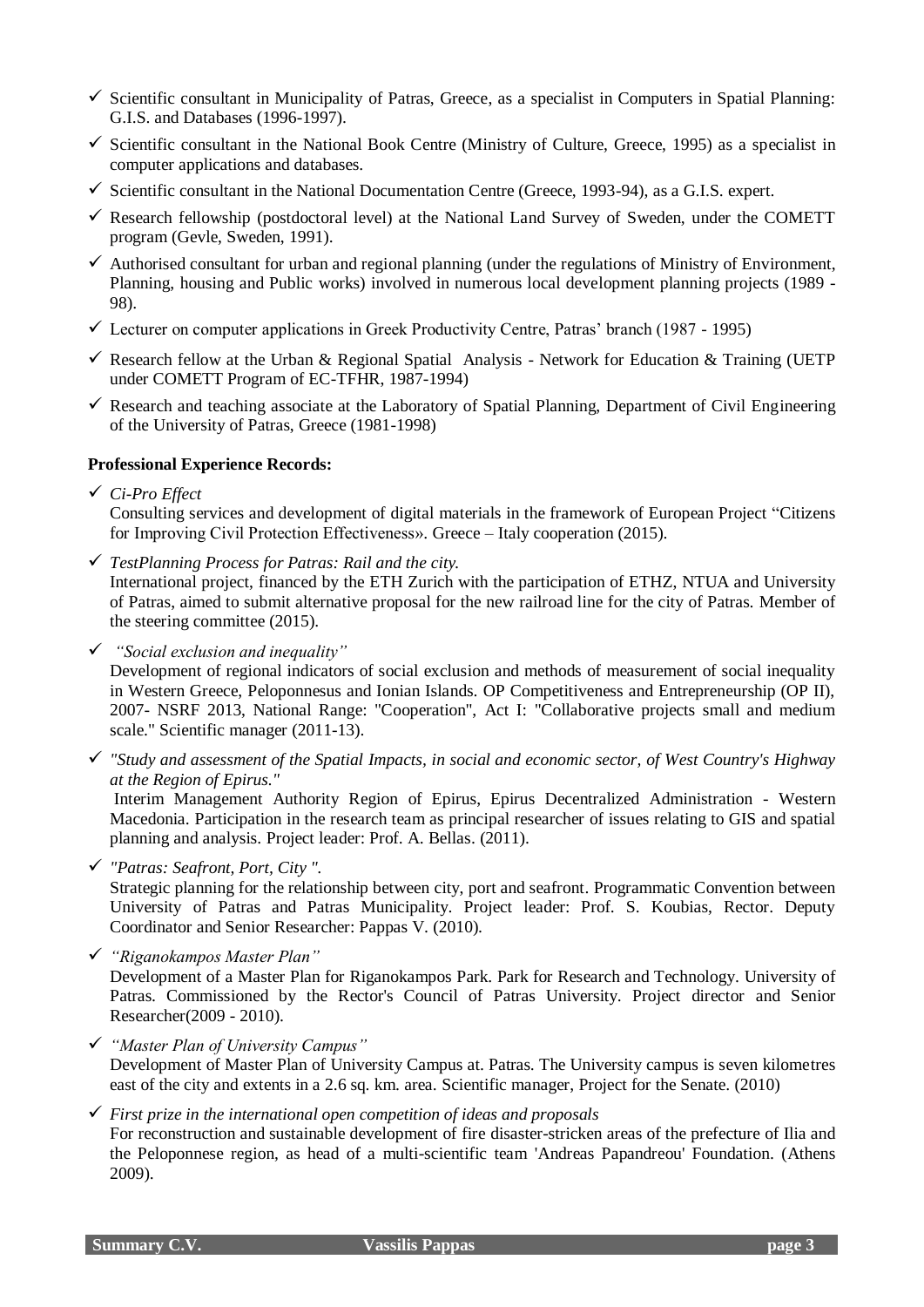- *Spatial consequences from the operation of the bridge of Rio - Antirrio and the West road axis (2004-07)* Bridge SA. Participation in the research team as principal researcher of issues relating to GIS and spatial planning and analysis. (Scientific Manager: Professor A. Bellas, 2008).
- *GIS for Messolongi Lagoon*

Managing Authority of Messolongi Lagoon, Greece. An extended GIS application. As a consultant and system developer, Ministry of Ministry of Environment, Planning, housing and Public works, Messolongi, Greece, 2008.

*"Master Plan of Vassa"*

Vassa is a traditional settlement in Cyprus (Troodos mountain). Ministry of Interior, Cyprus. Consultant as an Urban Planner and Developer of a relevant GIS System, (2007)

- *"Consulting services for the development of an Internet GIS Application"*  As a consultant for the Cypriot Tourism Organization for supervising the relevant application: Interactive Internet GIS for tourist purposes (EEO Group Inc., 2006-07)
- *"Mapping the 'city' of the Aegean".* Synthetic research program in the framework of writing the Greek guidebook of the 10th International Venice Biennale exhibition. Kotzamanis V., Pappas V. (2006)
- *The profile of Greek woman.*

An interdisciplinary project targeting to specify the profile of the Greek woman through an extended statistical and GIS analysis of population census data. (Scientific and Project manager, Greek General Secretariat for Research and Development, 2002 - 2006)

- *"Development and Implementation of a GIS system"* Managing Authority of Information Society Development Program, Integrated Information System. An extended GIS application. As a consultant, system developer and trainer, Ministry of National Economy, Athens, 2004-05.
- *"Analysis of urban consequences from the Junction Rio - Antirrion with special report in the rehabilitation – development of worksite of building the bridge"* A systematic approach of the operation of bridge, in the wider area of Western Greece, as well as the operation of urban complex of Patras - Antirrion - Nafpactos. Senior Researcher on GIS development and cartographic visualizations. Laboratory of Spatial Planning, University of Patras, 2002 - 2003.
- *"Strategic plan for Thessaly Region for the Information Society Actions"* In the framework of "Information Society" development program was responsible for a questioner based survey, concerning the needs of the specific program (Consultant, University of Thessaly, 2002)
- *Pandora: An electronic atlas for Greece via Internet.* The development of an interactive Internet site for analysing and presenting demographic data and creating thematic maps. (Scientific and Project manager, Greek General Secretariat for Research and Development, 1999-2001)
- *Democracy and Local Government* Examination of administrative structure of Greek Local Governments. (Senior Researcher, Data Analysis, Association of Greek Local Governments, EETAA, 1999)
- *Review and evaluation of airport infrastructure in Western Greece.* Proposals for the development of a Regional airport network. (Senior Researcher, G.I.S. expert, Ministry of Planning, Greece, 1998-99)
- *Tourist planning of Prefecture of Magnesia.* A study for submitting planning proposals for the tourist infrastructure of Magnesia Prefecture (Greece) using civil participating techniques (Senior Researcher, G.I.S. expert, Prefecture of Magnesia, LIFE program, 1998-99)
- *Master Plan of city of Patras: a digital mapping.* An extended spatial database development with the use of a GIS technology for the Master plan of city of Patras. (Consultant, Technical Chamber of Greece, 1998)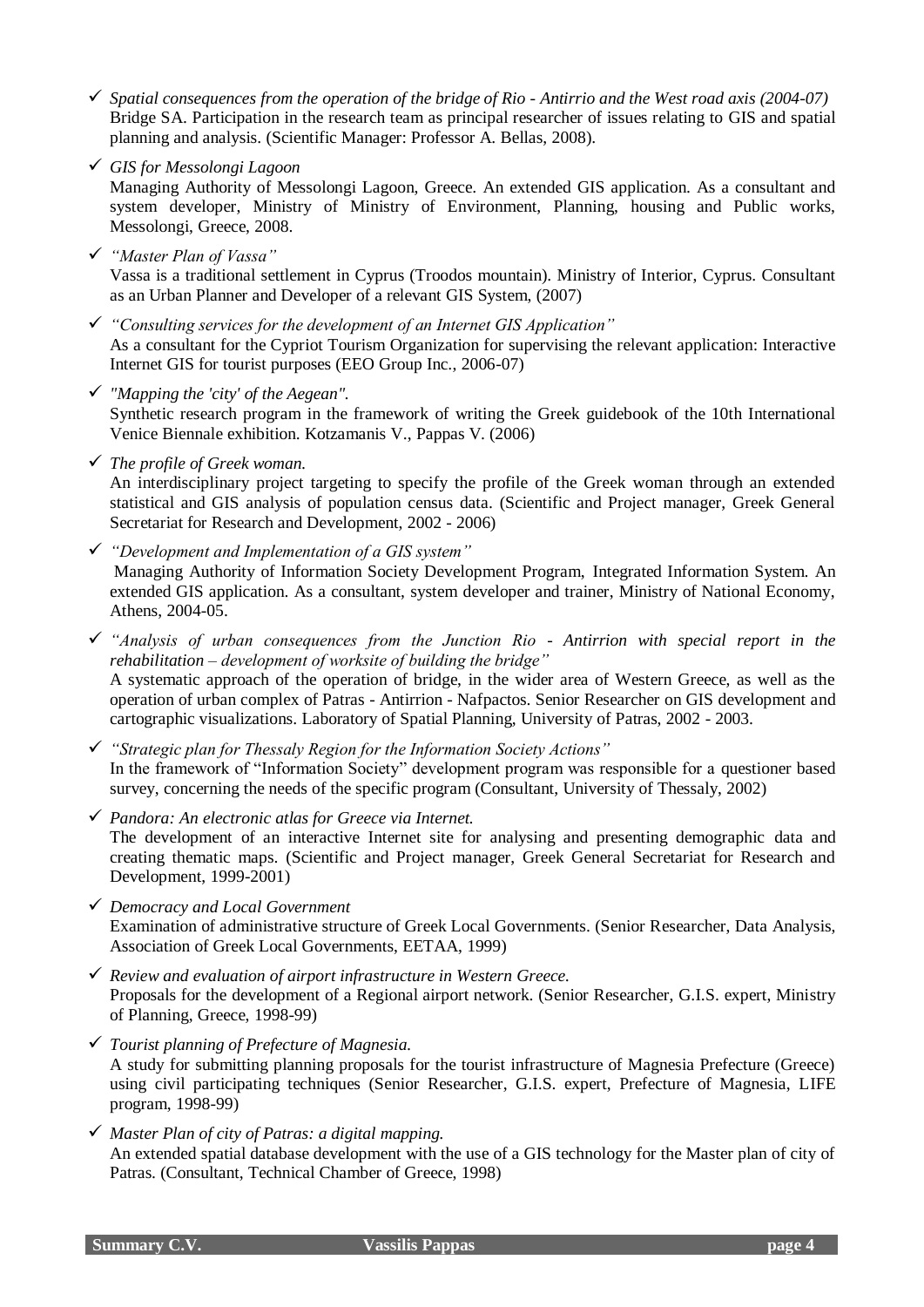*Tourist Rail Line Diakofto - Kalavryta*

Feasibility Study for the extension and operational improvement of the tourist rail line. (Consultant, Hellenic Railways Organisation - OSE, 1997 - 98)

- *Regional Development Plan for Rio, Patras* Economic and financial evaluation of alternative plans for the development of natural resources. (Consultant, Regional Council of Rio, Achaia, Greece, 1997 - 98)
- *RegioNet*

The development of electronic system for citizens' information with the use of new technologies of WWW and multi media. (Scientific manager, Municipality of Patras / TELEMATICS Program, 1996 - 98)

- *TERRICOM. Amenagement du TERRItoire par les teleCOMmunications* A co-operative program for exchanging know-how, on spatial management based in new technologies and telecommunications, between Patras, Brussels, Paris and Porto. (Scientific manager, Municipality of Patras / PEE-PACTE Program (DG XVI), 1996 - 98)
- *"Spatial distribution of trauma in West Hellas Region".* A GIS application and development for the researching of trauma spatial characteristics in the above region. (Senior Researcher, University of Patras, 1996 - 98)
- *"Leogisnet"*

Program for exchanging know-how in GIS education and training between enterprises and Universities (Consultant, Metron /Leonardo (DG V), 1996 - 98)

 *"Research and Specification of areas receiving F.A.R. at Patras' city plan, using G.I.S. and digital maps"*

G.I.S. design and development for urban analysis and planning. (Senior researcher, Municipality of Patras, 1996).

- *Regional Development Plan for Western Achaia* Economic and financial evaluation of alternative plans for the development of natural resources (Consultant, Regional Council of Western Achaia, Greece, 1995).
- *Urban renewal of historical city canter of Aigion* The study aimed to planning the spatial problems that arose after the disaster earthquake of 1994. Extended use of G.I.S. technology (Consultant/Planner, Technical Chamber of Greece, 1995).
- *Port of Patras*

Development of a General Master Plan of the existing installations, preparation of alternatives and analysis of financial viability (Consultant / Planner, Port Authority of Patras, Greece, 1994 - 96).

- *"Development of an information system of monitoring the Greek Training Vocational Institutes".* Main duties in system design and development (Senior researcher, University of Athens, 1994 - 95).
- *"Xenios. An information system of city's visitors".* The extended development of a multimedia information system dedicated for the city's visitors. (Senior Researcher, Univ. of Patras, 1994-95).
- *Strategic Study for Optimisation of the Air and Maritime Transport Services in the Aegean Sea* Data collection and management and development of demand projection models Duties in database design and development (Consultant, Ministry of Aegean Sea, Greece, 1994).
- *"Space explorer".*

Research project in the framework of IMPACT. A combined multimedia and GIS application for the development of a prototype system for planning the tourist holidays (Senior Researcher, URSA-NET, 1993-95).

*"The Urban Information System for the city of Thiva".*

The project deals with the extended development for a GIS for the city area, in a very detailed scale (Senior Researcher, University of Patras, 1993 - 94).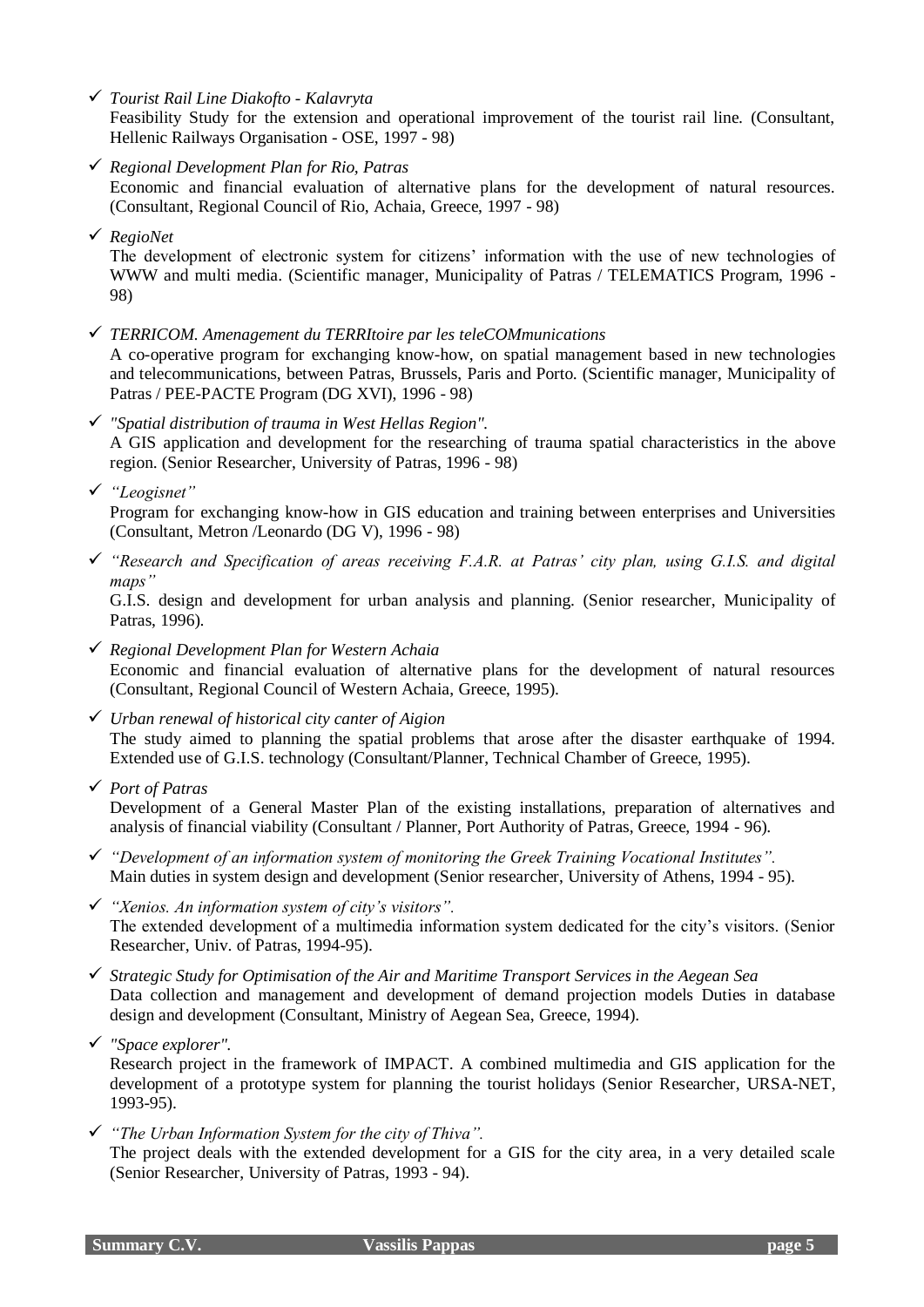*"The Greek Regional Information System".*

The project deals with the extended development for a GIS for the Greek region, in a detailed scale (1:200.000). The whole system has enriched with more than 500 statistical variables for the counties' level and with about 20 administrative variables for the cities' level (Manager, Senior Researcher, METRON, 1993-94).

- *"The Regional Information System for the Elia county, Greece".* The project deals with the extended development of a GIS for the Elia County, in a detailed scale (Senior Researcher, University of Patras, 1993).
- *"Great Cities of Europe".* Research project in the framework of COMETT. A multimedia application for education and training in urban planning process of Great European cities (Assistant researcher, URSA-NET, 1992-94).
- *Local Development Plans for the Rural Areas of the Prefecture of Elia* Consultant for GIS, databases and spatial planning and management for six (6) different studies for integrated rural development in the Prefecture of Elia. Economic and financial evaluation of alternative plans for the development of natural resources (Consultant/Planner, Ministry of Internal Affairs, Prefecture of Elia, Greece, 1992 - 93).
- *SEALINK Network : Improvement of Transportation Connections between national Gates* A city - port partnership (Patra, Brindisi, Lubeck, Rostock), formed to help transfer of experience on port and urban management. Duties included the development of a port monitoring computer system and a specialised database (Consultant, Municipality of Patras/*RECITE, DG XVI, 1992- 93).*
- *Preliminary Traffic Study of the City of Zakynthos* Design and development of surveys and data collection (traffic, public transit, accident analysis, socioeconomic). Computer aided design of city's master plan (Consultant, Municipality of Zakynthos, GR, 1992).
- *Feasibility Assessment of a New Container Terminal at the Port of Kalamata* Database development. Traffic forecasts and feasibility analysis (Consultant, Municipality of Kalamata, Greece, 1992).
- *Feasibility Study of the Reorganisation of the Ferry Operations at Rion - Antirrion Ferry Link.* Traffic forecasts and feasibility analysis of the reorganisation of the ferry service (Consultant, Association of Ship Owners of Rion - Antirrion Ferry Line, Greece, 1992).
- *Regional Development Plan for Ancient Olympia* Economic and financial evaluation of alternative plans for the development of natural resources (Consultant, Regional Council of Ancient Olympia Greece, 1992).
- *Regional Development Plans for Andravida* Economic and financial evaluation of alternative plans for the development of natural resources (Consultant, Regional Council of Andravida, Greece, 1992).
- *"The Patras' Urban Information System".* The project deals with a prototype development for a GIS for the city of Patra. This was the first time in Greece that a city made a serious effort to develop a GIS. The whole system is enriched with multi-media utilities (Senior Researcher, University of Patras, 1990-1992).
- *"Design the information system of Messinia County for monitoring the housing process"* Main duties in designing the data flows and database structure (Senior consultant, Messinia county, Greece, 1991).
- *"Skill Needs and Shortages in the region of Western Greece"* Main duties in database development and statistical analysis (Assistant researcher, URSA-NET, 1990)
- *"URSA-CAPS: Urban and Regional System Analysis - Computer Aided Planning System".* Research project in the framework of COMETT. A computer system, integrating all aspects of computer applications in spatial planning - dedicated simultaneously to the planning process and training for planning - in a multi-media environment (Researcher, URSA-NET, 1988-93).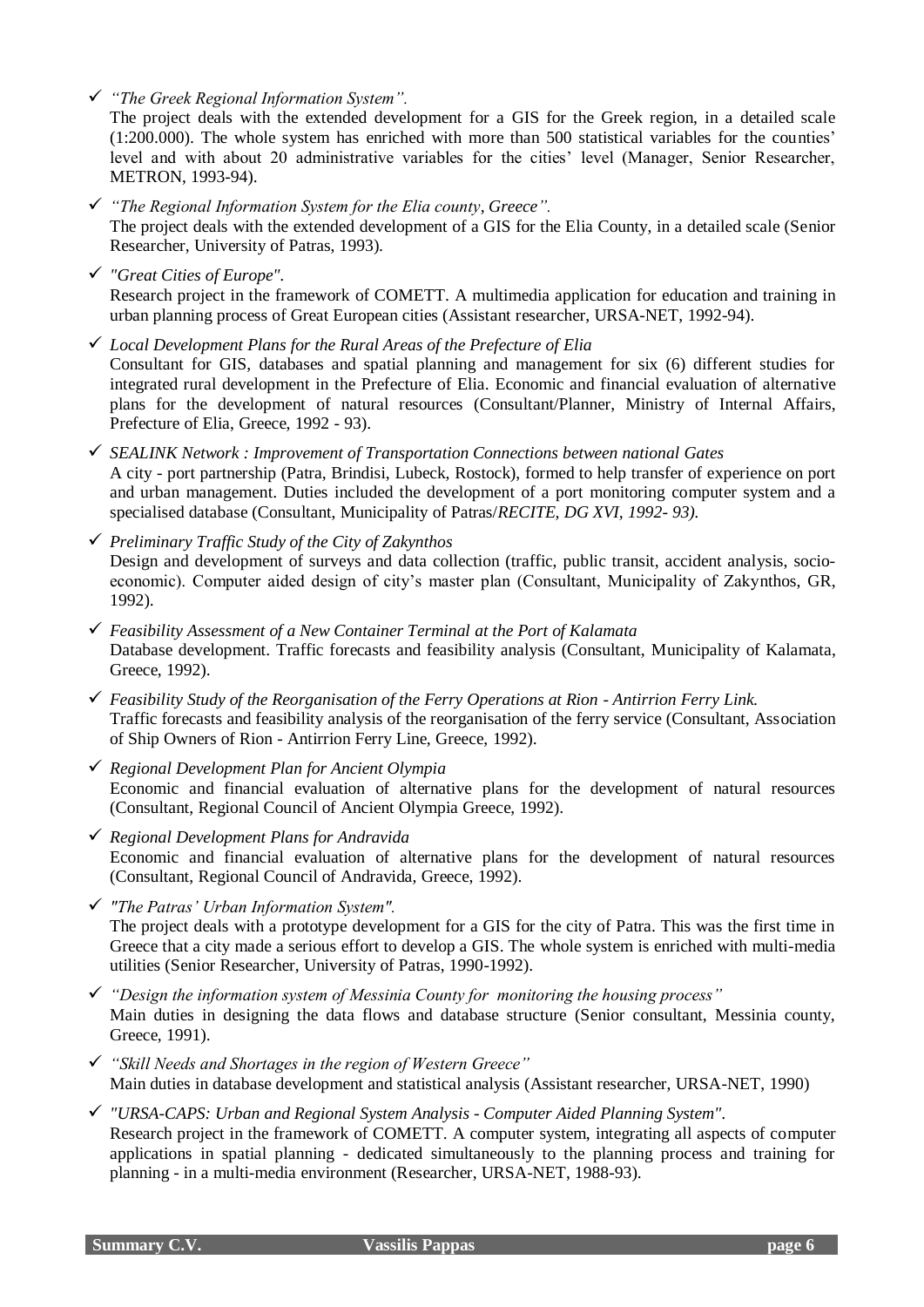- *"The Regional Information System for Western Greece".* The project is a direct outcome of the original comprehensive information system of 1983-85. It incorporates in one system, the three basic types of information a regional planner would need:
- *"Development of an integrated and multidimensional system for computer applications in spatial analysis and planning".*

Documentary, Statistical and Cartographic data (Senior Researcher, University of Patras, 1987-1991).

Main role in designing the databases of the system (Senior Researcher, University of Patras, 1988-90).

- *"Regional and Urban effects of the new bridge at Rio - Antirrio"* Database development and statistical analysis for the data of an origin - destination survey (Consultant, University of Patras, 1987)
- *"Methodological approach of planning process of a Greek urban center. Case study: Urban renewal of city of Patras.*

Main duties in database development and design. A theoretical approach of designing data handling process (Researcher, University of Patras, 1985 - 86).

- *"URSA - dis: Urban and Regional System Analysis - Development Information System"* A multi-tasking program aimed to develop a multi media database (text, statistical data and maps) for Greek Urban and Regional Development process. Main duties in system design and development. (Senior Researcher, EC Directoire - General Information Market and Information, 1983 - 87).
- *"Urban land values"*

Main duties in databases development and in automated cartography (Researcher, University of Patras, 1982 - 83)

- *"Location and decentralisation of Greek Universities* Main duties in mapping and statistical analysis (Researcher, University of Patras, 1982-83)
- *"Development of bibliographic database of Greek spatial studies and researches"* Main duties in data collection and organisation (Researcher, Senate of University of Patras, 1981-82)
- *"Allocation of Greek Health centres"* Main duties in mapping and data handling (Researcher, Univ. of Patras and Doxiades Planning Office, 1980-81)

### **Publications, Proceedings, etc:**

Numerous articles, papers, presentations, etc., among which:

- $\checkmark$  B. Scholl, K. Moraitis, V. Pappas, A. Peric, I, Frezadou (ed.), «Code: Athens! Railway and City Development in Athens», ETH Zurich, Patras 2016
- $\checkmark$  Scholl B., Pappas V., Moraitis K., et. a. (ed.), "CODEPATRAS Rail & City. A Test Planning Process for Patras, Exhibition of the Results 2015 // Workshop of Ideas 2016", ETH Zurich, Patras, Zurich, Nov 2016 (two independent publications in Greek and English).
- $\checkmark$  Scholl B., Pappas V., Moraitis K., et. a. (ed.), "CODEPATRAS Rail & City. A Test Planning Process for Patras, ETH Zurich, Patras", Zurich, Nov 2015 (two independent publications in Greek and English).
- $\checkmark$  Pappas V., «CODEPATRAS, The experience of a successful joint seminar week», in Bernd Scholl (ed.), Publikation 50 Jahre Raumplanungsausbildung an der ETH Zurich, 2015.
- $\checkmark$  Pappas V., "Approaches of reading and visualization of Urbanity", Special Honorary Collective Volume for Emeritus Professor M. Myrides, entitled "Cartography of Mind, Soul and Knowledge, issue of AUTH, 2015 (in Greek)
- $\checkmark$  Zavoleas G., Zisimopoulos D., Pappas V., Stroumbakos V., Symeonidou I. "Abuses of the Code in Architecture: Topological Experiments by Computational Methods", Collective volume with selected works by the conference "Geometry. From Science to Implementation", Department of Civil Engineering, TEI of Piraeus, 2014..
- $\checkmark$  Alexopoulou H., Pappas V., et., «Maps' Memories. Patras 1831 1943", Municipality of Patras, 2014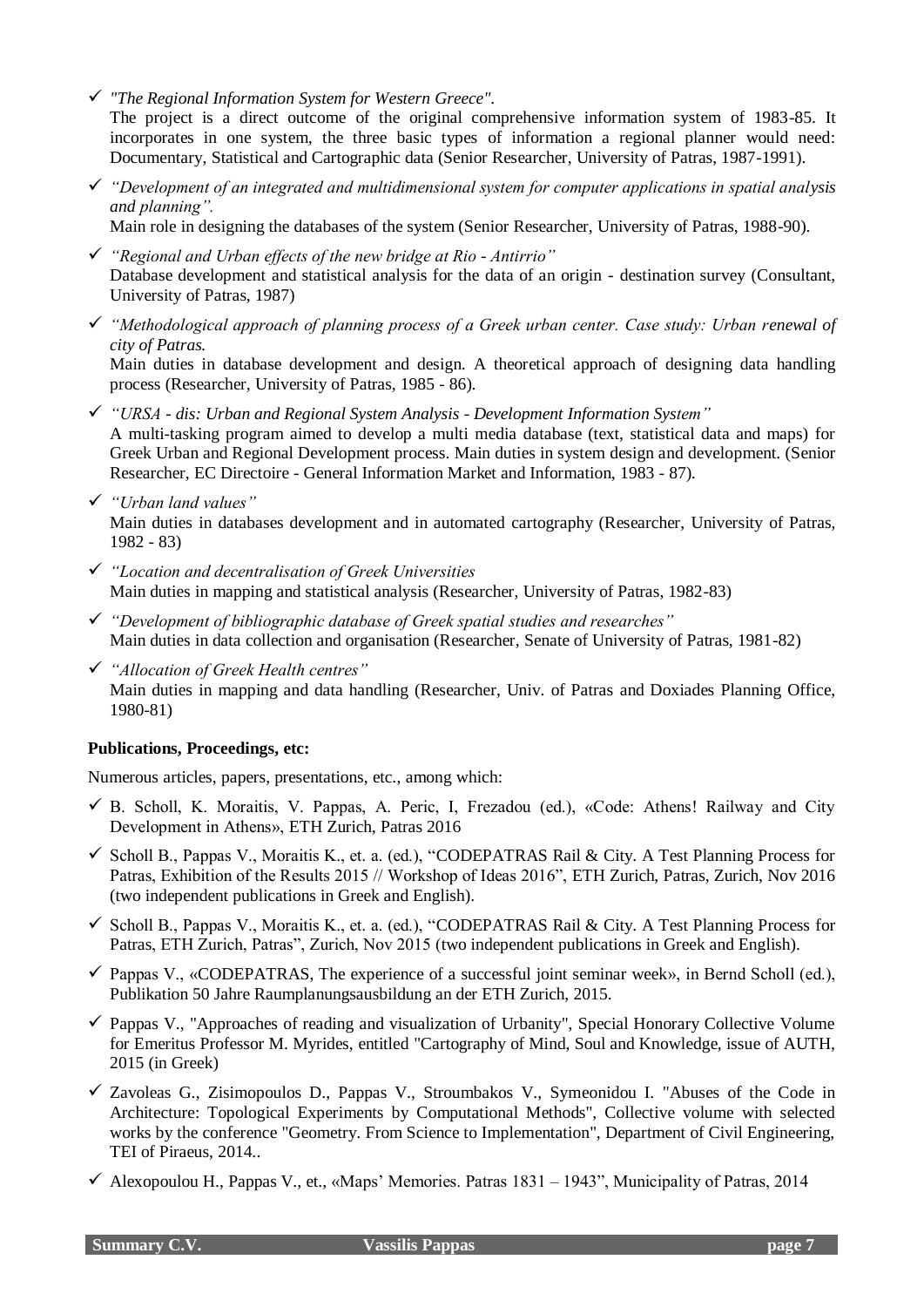- $\checkmark$  Pappas V., «Land Use in Urban Complexes. Mapping and Sources for Spatial Planning» in 2nd International Seminar, MED Programme – "OTREMED" Project, 23 November 2012, Patras.
- Simone H., Pappas V., "*Method for the recovery of archaeological information from the implementation of building permits*", Aeichoros, 2011
- Pappas V., "*The Master Plan of the campus of the University of Patras*", Chorografies, No. 2, 2011
- Pappas V., «*Learning (and teaching) GIS for over 25 years*", Invited speaker, Seventh European GIS Education Seminar, Serres, 09-12/09/2010 (http://www.eugises.eu)
- Pappas V., "*Cartograms*", Geoanalakta, No. 6, Athens, 2010
- Pappas V., "*Approach to the demographic identity of Achaia*" in Louloudes Th., "*Achaia, Settlements, Settlers and Administration*", NEPA, NA Achaia, Patras, 2010
- Pappas, V., Alevizos F., "*Population, convergences and divergences. Typology of counties according their demographic characteristics*", 2nd Pan-Hellenic Conference of Urban Planning and Regional Development, University of Thessaly, Volos 24-27/9/2009.
- Pappas V., "*Small size metropolitan areas: the case of Patras*", Proceedings of 3rd International Conference on Sustainable Development and Planning, Algarve, 25-27/4/2007, WIT Press
- Pappas V., "*Small metropolitan areas in rapid transition: the case of Patras*", Proceedings of 6th Congress of the European Regional Science Association «*Enlargement, Southern Europe and the Mediterranean*», Volos, Greece, 30/8 – 3/9/2006
- Pappas V., Sardelianos D., "*The digital adventures of Patras Master Plan*", 4th National Conference on GIS, HellasGIs, Athens, 2006 (in Greek).
- Kotzamanis B., Pappas V. (ed.), "*Space and Population*", Univ. Thessaly Press, Volos, 2005 (in Greek)
- Sidiropoulos G., Pappas V., Vasilakos A., "*Virtual Reality: The non-temporal cartographic animation and the urban (large) scale models*", Soft computing, 2005
- Pappas V., "*Designing and teaching GIS courses for planners in Greece*", Proceedings of Fourth European GIS Education Seminar, Villach, Austria, 2004.
- Pappas V., Dimopoulou E., Polydorides N. "*The contribution of GIS technology for a continuous planning process. Case study: Patras University Campus", Sustainable Planning & Development*", WIT Press, 2003
- Adam G., Pappas V., "*Geographical Image Processing Using GisTool*", International Journal of Computers and Applications, IASTED/ACTA Press, 2004
- Pappas V., "*Issues on teaching Information technology through the case of Geographic Information Systems*", scientific journal Imeros, vol.2, 2003 (in Greek)
- Pappas V., Adam G. "*Web-GIS in Environmental Management for Educational and Research Purposes*" in 6th International Conference on "*Protection and Restoration of the Environment*", Skiathos, Greece, 2002.
- Bogiazides N., Pappas V., Loukissas Ph., "*The functioning of democratic institutions at local level*", Tribune of Social Sciences, Athens, Greece, 2001 (in Greek)
- Adam G., Pappas V., "*Geographical Image analysis and information retrieval using GisTool*", In: Proceedings of the 5th International Conference on Software for Electrical Engineering Analysis and Design V, 16-18 May, 2001, Lemnos, Greece, Series: Software Studies, Wit Press
- Pappas V., "*A computational approach of spatial indices. Examples of Greek territory", in "Seventeen texts for the city, the development and the planning*", An anniversary edition, Department of Planning and Regional Development, University of Thessaly, 2000 (in Greek)
- "*Designing Geographic Information Systems' Curricula: A basic approach*", AESOP congress, Brno, Tsech Republic, 2000
- *"The G.I.S. in spatial planning process. A review of academic and research society in Greece",*  Hellenique GIS Society, Athens, 1998 (in Greek)